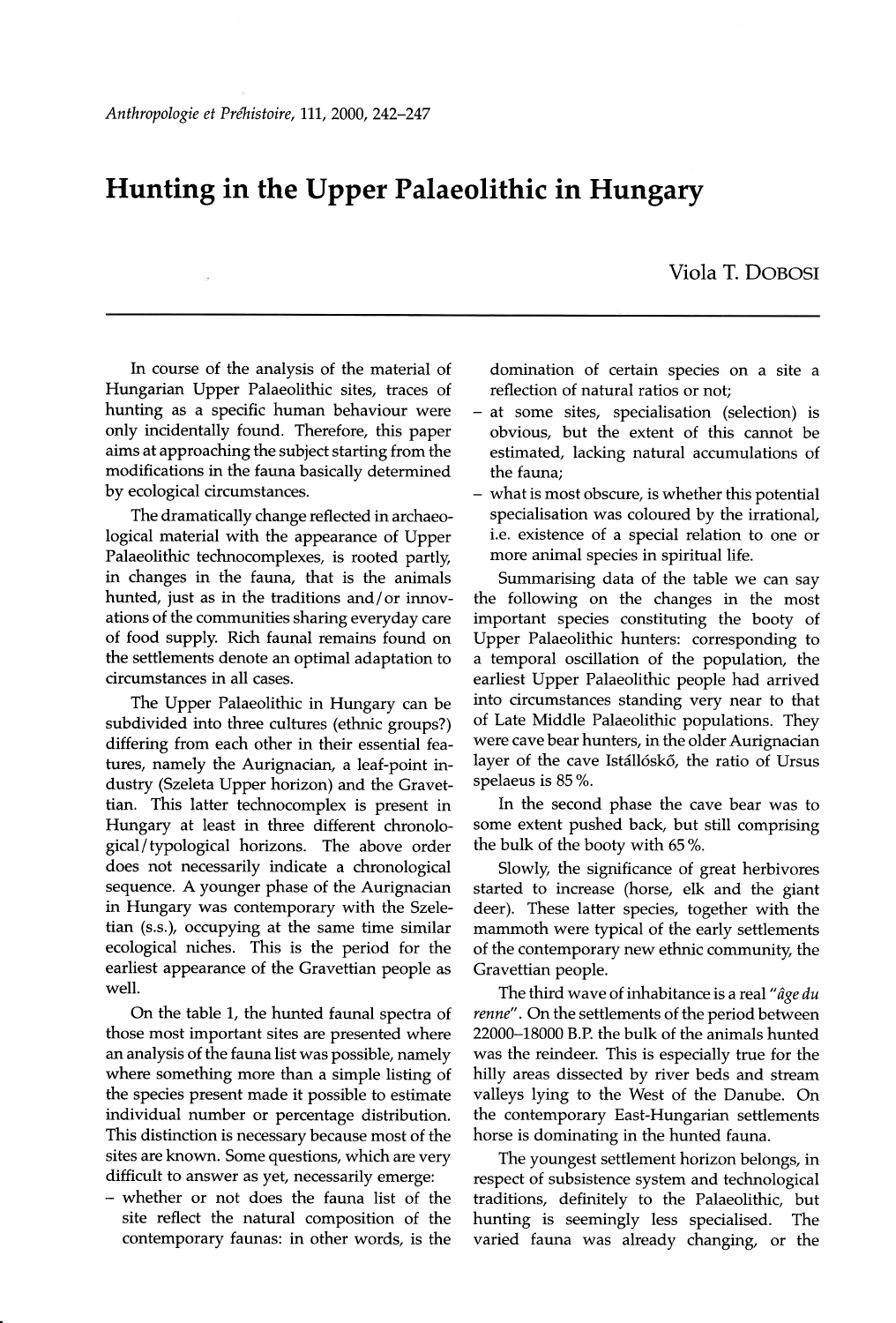|              | SMALL GAME                | Rodents     | Lastor                    |    |            |    |                 |    |                         |         |                  |                |                |                                                                                                             |       |    |      |    |    |               |                 |               |    |            |    |    |    |    |               |    |    |                         |
|--------------|---------------------------|-------------|---------------------------|----|------------|----|-----------------|----|-------------------------|---------|------------------|----------------|----------------|-------------------------------------------------------------------------------------------------------------|-------|----|------|----|----|---------------|-----------------|---------------|----|------------|----|----|----|----|---------------|----|----|-------------------------|
|              |                           |             | sndə7                     |    |            |    |                 |    |                         |         |                  |                |                |                                                                                                             |       |    |      |    |    |               |                 |               |    |            |    |    |    |    |               |    |    |                         |
|              |                           | Carnivorous | $\it snuopn_d$            |    |            |    |                 |    |                         |         |                  |                |                |                                                                                                             |       |    |      |    |    |               |                 |               |    |            |    |    |    |    |               |    |    |                         |
|              |                           |             | $\nu\mu\eta\eta$          |    |            |    |                 |    |                         |         |                  |                |                |                                                                                                             |       |    |      |    |    |               |                 |               |    |            |    |    |    |    |               |    |    |                         |
|              |                           |             | $\emph{s}$ apa $\emph{W}$ |    |            |    |                 |    |                         |         |                  |                |                |                                                                                                             |       |    |      |    |    |               |                 |               |    |            |    |    |    |    |               |    |    |                         |
|              |                           |             | səµv                      |    |            |    |                 |    |                         |         |                  |                |                |                                                                                                             |       |    |      |    |    |               |                 |               |    |            |    |    |    |    |               |    |    |                         |
| FAUNA        |                           |             | xadojy                    |    |            |    |                 |    |                         |         |                  |                |                |                                                                                                             |       |    |      |    |    |               |                 |               |    |            |    |    |    |    |               |    |    |                         |
|              |                           |             | səd $m_\Lambda$           |    |            |    |                 |    |                         |         |                  |                |                |                                                                                                             |       |    |      |    |    |               |                 |               |    |            |    |    |    |    |               |    |    |                         |
|              | <b>GAME</b><br><b>BIG</b> |             | spiig                     |    |            |    |                 |    |                         |         |                  |                |                |                                                                                                             |       |    |      |    |    |               |                 |               |    |            |    |    |    |    |               |    |    |                         |
|              |                           |             | ${\it sn}_S$              |    |            |    |                 |    |                         |         |                  |                |                |                                                                                                             |       |    |      |    |    |               |                 |               |    |            |    |    |    |    |               |    |    |                         |
|              |                           |             | nosid                     |    |            |    |                 |    |                         |         |                  |                |                |                                                                                                             |       |    |      |    |    |               |                 |               |    |            |    |    |    |    |               |    |    |                         |
|              |                           | Herbivorous | $\mathit{vadv}$           |    |            |    |                 |    |                         |         |                  |                |                |                                                                                                             |       |    |      |    |    |               |                 |               |    |            |    |    |    |    |               |    |    |                         |
|              |                           |             | $\mathit{y}$              |    |            |    |                 |    |                         |         |                  |                |                |                                                                                                             |       |    |      |    |    |               |                 |               |    |            |    |    |    |    |               |    |    |                         |
|              |                           |             | cerous                    |    |            |    |                 |    |                         |         |                  |                |                |                                                                                                             |       |    |      |    |    |               |                 |               |    |            |    |    |    |    |               |    |    |                         |
|              |                           |             | $s$ o aso $p$ 83 $p$      |    |            |    |                 |    |                         |         |                  |                |                |                                                                                                             |       |    |      |    |    |               |                 |               |    |            |    |    |    |    |               |    |    |                         |
|              |                           |             | เอโเรนฉหิ                 |    | M          |    |                 |    |                         |         |                  |                |                | <b>RANGOLANDINAL SEGNION SEGNION SEGNION SEGNION SEGNION SEGNION SEGNION SEGNION SEGNION SEGNION SEGNIO</b> |       |    |      |    |    |               |                 |               |    |            |    |    |    |    |               |    |    |                         |
|              |                           |             | $s$ ə $\eta$ v            |    |            |    |                 |    |                         |         |                  |                |                |                                                                                                             |       |    |      |    |    |               |                 |               |    |            |    |    |    |    |               |    |    |                         |
|              |                           |             |                           |    |            |    |                 |    |                         |         |                  |                |                |                                                                                                             |       |    |      |    |    |               |                 |               |    |            |    |    |    |    |               |    |    |                         |
|              |                           |             | $H$ snnb $H$              |    |            |    |                 |    |                         | ZZA.    |                  |                |                |                                                                                                             |       |    |      |    |    |               |                 |               |    |            |    |    |    |    |               |    |    |                         |
|              |                           |             | $\gamma$ snnb $\gamma$    |    |            |    |                 |    |                         |         |                  |                |                |                                                                                                             |       |    |      |    |    |               |                 |               |    |            |    |    |    |    |               |    |    |                         |
|              |                           |             | Coelodonta                |    |            |    |                 |    |                         |         |                  |                |                |                                                                                                             |       |    |      |    |    |               |                 |               |    |            |    |    |    |    |               |    |    |                         |
|              |                           |             | $\mu$ uuuv $W$            |    |            |    |                 |    |                         |         |                  |                |                |                                                                                                             |       |    |      |    |    |               |                 |               |    |            |    |    |    |    |               |    |    |                         |
|              |                           |             | snsn                      |    |            |    |                 |    |                         |         |                  |                |                |                                                                                                             |       |    |      |    |    |               |                 | W             |    | ▒          |    |    |    |    |               |    |    | 腦                       |
|              |                           | Carnivorous | opn                       |    |            |    |                 |    |                         |         |                  |                |                |                                                                                                             |       |    |      |    |    |               |                 |               |    |            |    |    |    |    |               |    |    |                         |
|              |                           |             | 027                       |    |            |    |                 |    |                         |         |                  |                |                |                                                                                                             |       |    |      |    |    |               |                 |               |    |            |    |    |    |    |               |    |    |                         |
|              |                           |             | xuĥ J                     |    |            |    |                 |    |                         |         |                  |                |                |                                                                                                             |       |    |      |    |    |               |                 |               |    |            |    |    |    |    |               |    |    |                         |
|              |                           |             | 01100017                  |    |            |    |                 |    |                         |         |                  |                |                |                                                                                                             |       |    |      |    |    |               |                 |               |    |            |    |    |    |    |               |    |    |                         |
| <b>SITES</b> |                           |             | suuv                      |    |            |    |                 |    |                         |         |                  |                |                |                                                                                                             |       |    |      |    |    |               |                 |               |    |            |    |    |    |    |               |    |    |                         |
|              |                           |             | Satellite                 |    | Pilismarót |    |                 |    | Arka                    | Madaras |                  |                |                |                                                                                                             | Nadap |    |      |    |    | Tarcal        |                 |               |    |            |    |    |    |    |               |    |    |                         |
|              | juz<br>ᢇᠩ                 |             | Base                      |    |            |    |                 |    |                         |         | Ságvár           |                |                |                                                                                                             |       |    |      |    |    |               | Bodrogkeresztúr |               |    |            |    |    |    |    |               |    |    |                         |
|              |                           |             | Rock-shelter              |    |            |    |                 |    |                         |         |                  | Pilisszántó U. | $\geq$         | نہ                                                                                                          |       |    |      |    |    |               |                 |               |    |            |    |    |    |    |               |    |    |                         |
|              |                           |             | Cave                      |    |            |    |                 |    |                         |         |                  |                |                |                                                                                                             |       |    |      |    |    |               |                 | Istállóskő U. |    | Szeleta U. |    |    |    |    |               |    |    | Istállóskő L.           |
|              |                           |             | $\mathsf{C14}$ ky         | 12 | 13         | 14 | $\overline{15}$ | 16 | $\overline{\mathbb{L}}$ | $18\,$  | $\mathfrak{e}_1$ | $\mathbf{20}$  | $\overline{z}$ | 22                                                                                                          | 23    | 24 | $25$ | 26 | 27 | $\mathbf{28}$ | $29$            | $50\,$        | 51 | 32         | 33 | 34 | 35 | 36 | $\mathcal{L}$ | 38 | 39 | $\overline{\mathbf{d}}$ |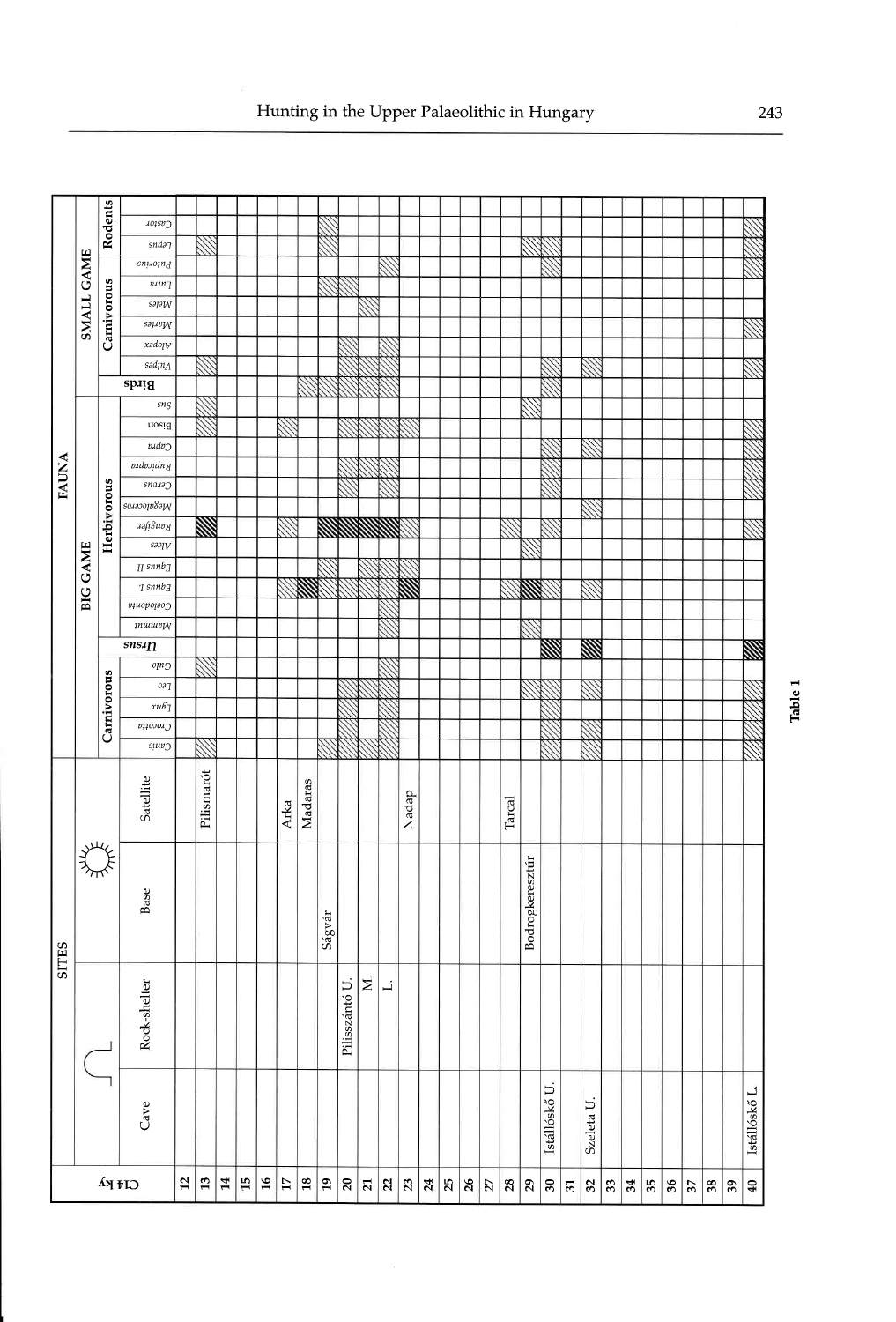Holocene supplied demands for food and for abundantly.

The selection of the site of the settlement in the Upper Palaeolithic is seemingly connected to, on several instances, hunting or the processing of the booty. It is evident from the topographical position of the settlements around Pilismarot, that the temporary changes in the grazing grounds of the reindeer were checked on the hillside settlements situated over the routes generally used by the animals. Taking an advantage of the well-known insistence of the reindeer to permanent routes, the hunters could easily and efficiently bring down their share from the herds. Though we have no concrete evidence on the way of hunting, they could hardly be different from those practised even in historical times in Southern Norway, known as trapping methods.

The other type of settlements, caves or rock-shelters were, according to our present knowledge, not dwelling places and did not serve for permanent inhabitation. Nevertheless, almost all bigger natural cavities contained in their fill-ups traces denoting human inhabitance. A part of the caves served probably as temporary shelter for hunters. This is confirmed by the incomplete tool set of the two known Aurignacian sites.

Analysis of the Vertebrate fauna indicate, on the basis of the grouping of the remains according to parts of the body recovered, that part of the caves functioned as temporary storerooms for fur or depot of meat.

In case of more recent sites with a better site record we have more chances for an economical reconstruction. We can estimate duration and season of settlement, number of inhabitants on the basis of the utilised amount of meat computed from the number of animal hunted. We have numerical data on the intensity of hunting as well. According to the opinion of palaeontologists, the amount of animals hunted on our Upper Palaeolithic settlements could not exceed 10% of the potential game stock.

No systematic agreement between tool kit and the animals hunted was found so far.

The well-known hunting implement of the earliest Upper Palaeolithic population is the bone points with split basis (fig. 1). The fragile basal parts probably made it impossible for use in close-range fight with the cave bear: much rather, served as dart (not for stabbing, but throwing) for "softer" games than the cave



Fig. 1 - Istállóskő cave.

bear. For hunting their favourite game, probably other methods must have been in use: artificial or natural trap, slaughtering during winter sleep, etc.

It should be stressed that arrow-heads already appeared among the split-base bone points. Discovering the elastic force of the bent twigs, that is, the construction of the bow radically increased the effective distance of the hunting implement and the number of species conveniently hunted. Contemporary "younger Szeletian" population hunted effectively with stone-tipped stabbing spears (fig.2). Hafted blades with retouched or natural pointed edge of the classical blades industries probably also functioned as hunting implements. Small backed blades were parts of composite tools with antler- or bone socket.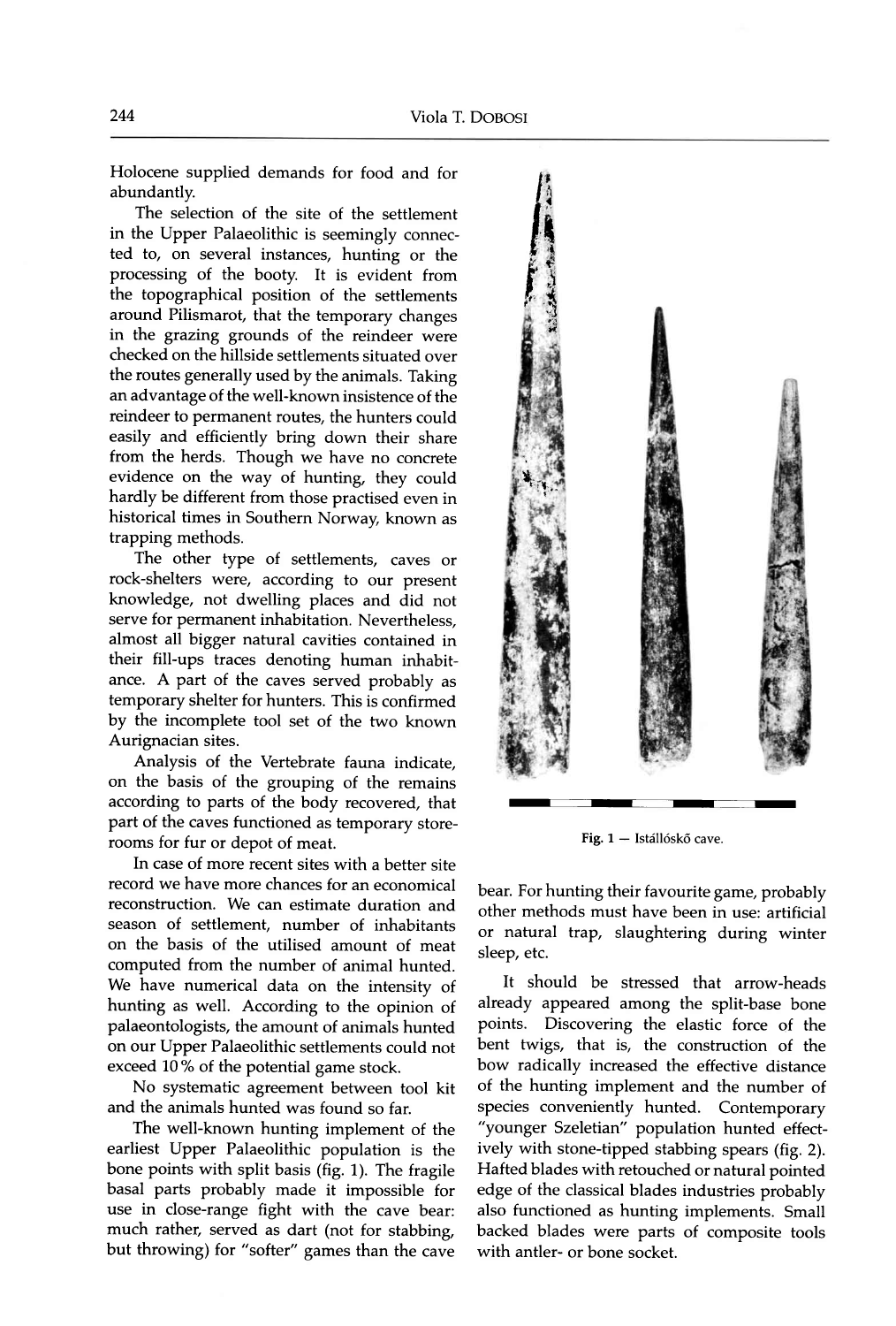

Fig. 2 – Szeleta cave.

Within the finds of the Hungarian Upper Palaeolithic, there are some objects originally defined as decoy whistles; phallanges of different herbivores with a hole on them. According to recent hypothesis of I. Vôrôs, these holes

(injures) can be connected with hunting, specifically, hunting methods, in order relation as well. Spit daggers placed into traps on animal routes might possibly cause such injuries on the foot of animals.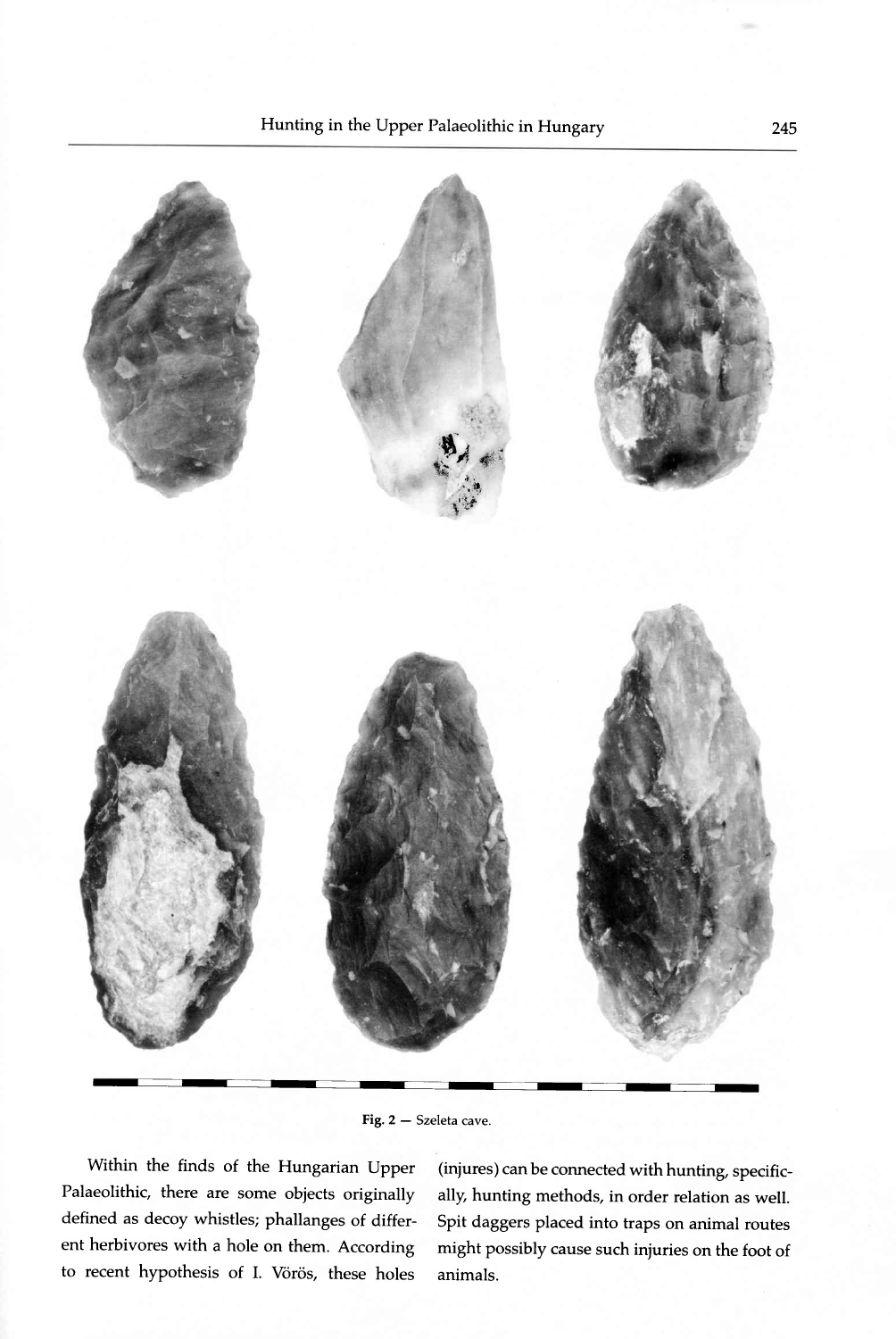Bones fossilised among fairly unvaried? climatic conditions, however, are mainly found in bad state of preservation which does not allow micro-traceological examination to support any of the hypotheses.

Surpassing temporal frames of our study, still worth mentioning, is a piece of bone recovered from a Neolithic settlement. This is one of the cervical vertebrae (atlas) of the aurochs, with an arrow-head embedded in the bone (fig. 3). The tip of the flat blade with triangular cross section is perpendicularly retouched at an angle of 90", the part attached to the bolt is obliquely truncated. The arrowstuck into the first cervical vertebra of the animal was broken into the neck. The shot was not strong enough to reach the spinal marrow and cause a fatal wound. The aurochs survived the first trial for killing, the stone point was fixed and embedded in the bone. The second hunting, whatever method it were, was already successful. This find is, so far, unique